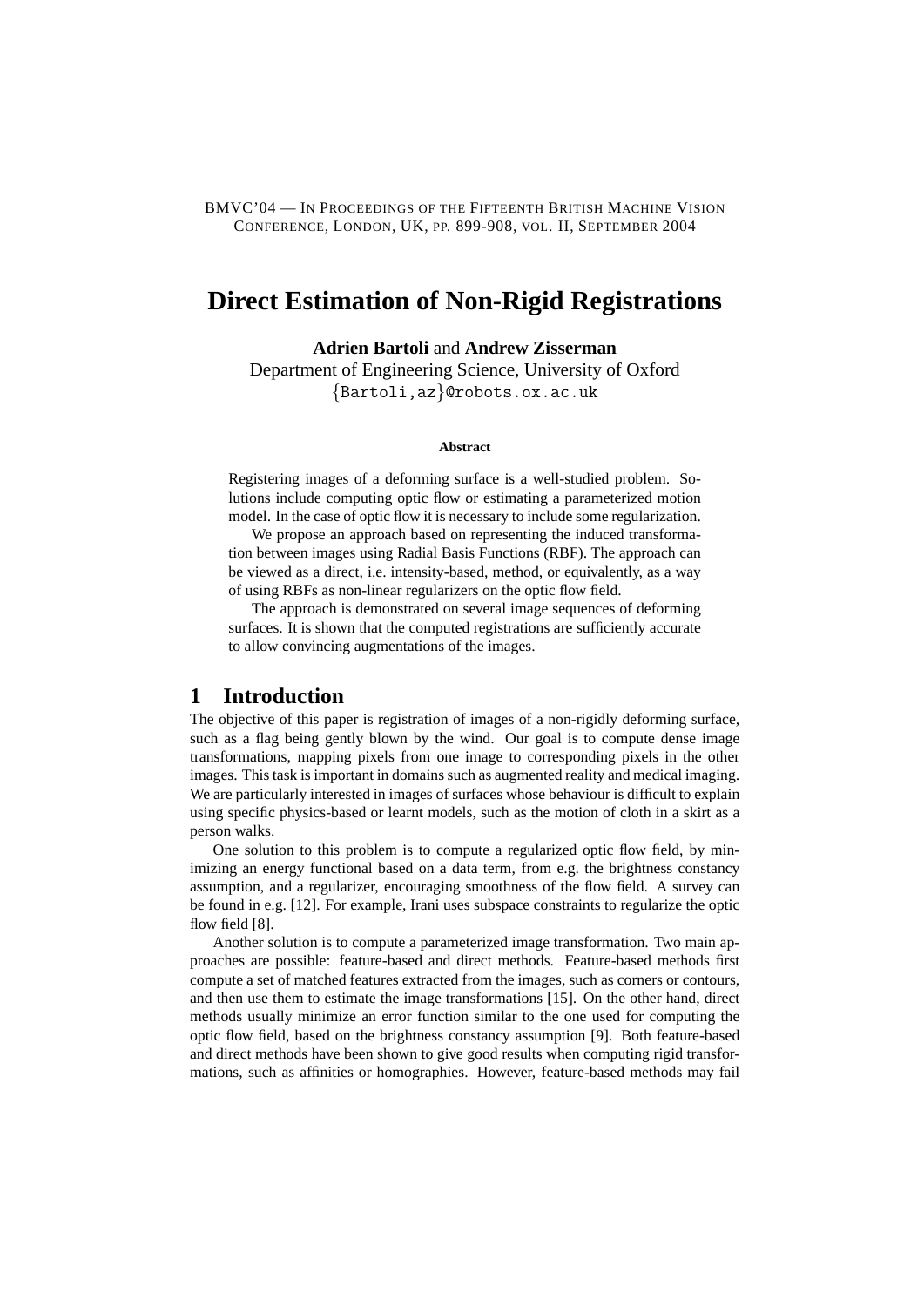to capture the non-rigidities in the image areas where few features are present. In other words, in contrast to the rigid transformation case where e.g. an affinity is encapsulated in any three point correspondences, an arbitrary unknown number of correspondences might be needed to represent all the image deformations. For example, a low texture area might be subject to deformations, while no corner points might be found in this area. This is one reason in favour of methods using the intensity information, i.e. optic flow and direct methods, for computing non-rigid transformations.

The method in [6] draws on the strength of both optic flow and direct methods. The idea is to learn linear motion models that are used as bases for the optic flow field.

Our objective is to avoid the need for learning the motion model. We propose to represent it using *Radial Basis Mappings* (RBM). Such transformations have been shown to be very effective in representing various image distortions induced by different kinds of non-rigidities. Radial Basis Functions (RBF) are non-linear functions defined by centres and coefficients, see e.g. [13]. An example of such a function is the Thin-Plate Spline [2, 4].

The traditional approach to estimating RBMs is feature-based, for the main reason that when landmarks are used as centres, then the coefficients of the transformation can be computed by a linear algorithm. In the Thin-Plate Spline case, the linear algorithm minimizes the 'bending energy' [4]. Chui *et al.* [5] propose an integrated feature-based approach to match points while computing a RBM.

On the other hand, very few attemps have been made towards computing RBMs by directly considering the image intensity, i.e. using a direct method, or equivalently using a RBM to regularize the optic flow field. Some progress has been made in this direction in the medical imaging community, but mainly assuming that the centres of the transformation are given by user-defined landmarks, see e.g. [10].

We propose a scheme for intensity-based estimation of RBMs. The novelty of our approach is that the number of centres is estimated on-the-fly, and directly depends on the degree of non-rigidity between the images. Our algorithm is based on estimating an affine transformation and adding centres until a registration criterion is met, while minimizing the registration residual. At each iteration, both the position of centres and the coefficients of the transformation are estimated. Our algorithm has therefore two main characteristics: it minimizes an intensity-based registration error and fits a parameterized non-rigid motion model, whose intrinsic complexity is tuned depending on the amount of non-rigid deformations. Note that an alternative method of choosing centres is given in [11].

We give some background in  $\S2$ , and describe our method for the direct estimation of RBMs in §3. We propose an extension of the method to deal with image sequences in §4 and report experimental results in §5. Finally, we give our conclusions and discuss further work in §6.

**Notation.** Vectors and matrices are respectively typeset using bold and sans-serif fonts, e.g. **x** and A. We do not use homogeneous coordinates, i.e. image point coordinates are 2-vectors:  $\mathbf{x}^T = (x, y)$ , where <sup>T</sup> is transposition. We denote as  $\mathscr{I}$  the images, and  $\mathscr{I}(\mathbf{x})$ the colour or gray-level at pixel **x**. Index *i* is used for the frames  $(i = 1, \ldots, n)$ , *k* for the centres  $(k = 1, \ldots, l)$  and *j* for point correspondences. The evaluation of an expression at some value is denoted as in  $S|_x$ . Matrix vectorization is written as in  $\mathbf{a} = \text{vect}(A)$ . The identity matrix is denoted I and the zero matrix and vector as 0 and **0**.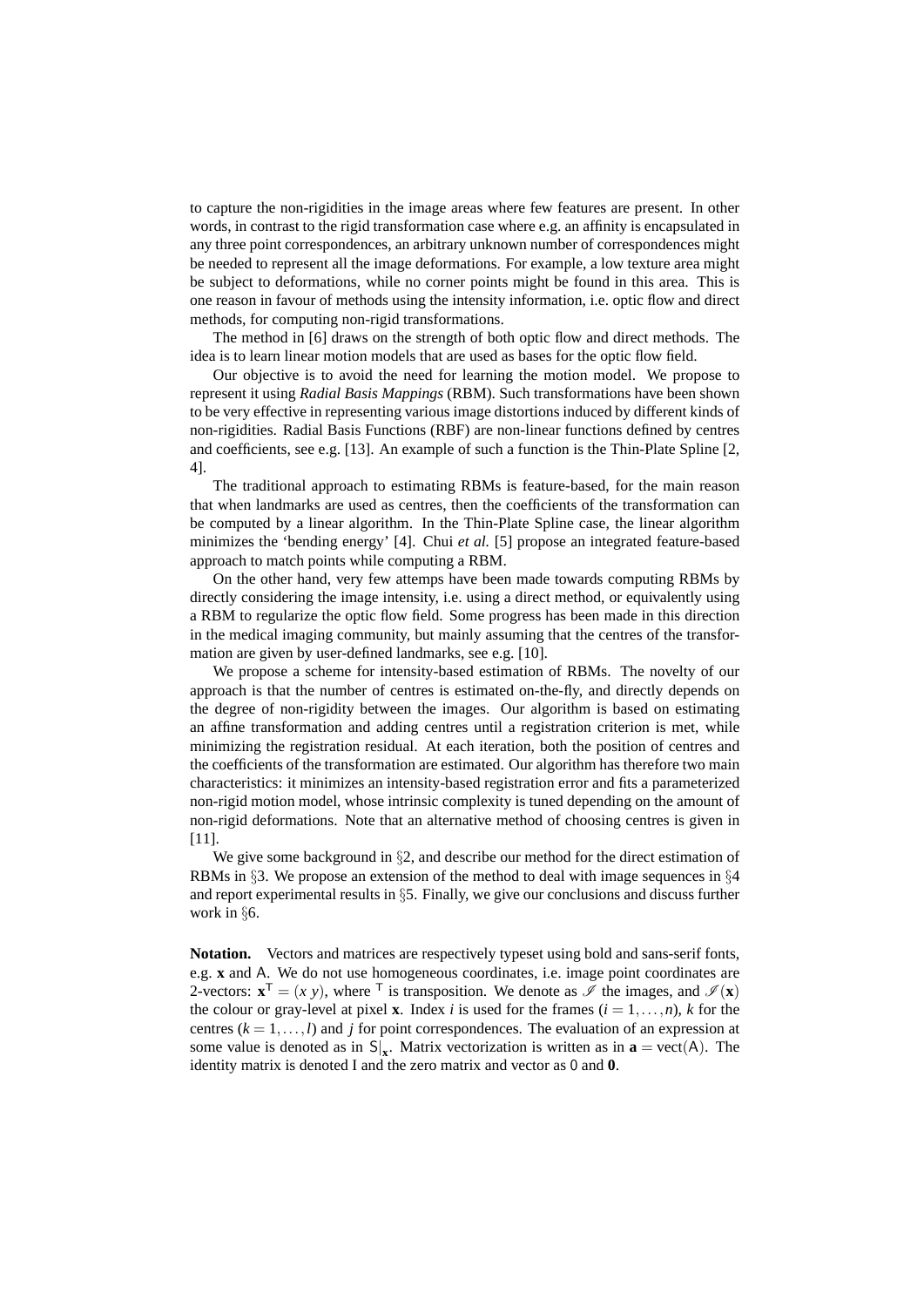# **2 Background**

In the following two sections, we describe direct methods and RBMs.

### **2.1 Direct Methods**

We describe the principle of the direct, i.e. intensity-based, alignment of two images  $\mathscr I$ and  $\mathscr{I}'$ , related by a point-to-point transformation. The main idea, common to most algorithms, is to minimize the sum of squared intensity differences between the aligned images, over the parameters of the transformation [9]. Let us consider the case of an affine transformation, and derive one of the possible algorithms based on Gauss-Newton. A more detailed formulation of the image alignment problem is described in [1]. In particular, a robust, coarse-to-fine framework is used to speed up convergence and prevent the algorithm getting trapped into local minima, see [3].

An affine transformation has 6 parameters and is modelled by a  $2 \times 3$  matrix A =  $(\overline{A} \cdot t)$ , where  $\overline{A}$  is the leading  $2 \times 2$  submatrix and **t** the last column. A point **x** is mapped from the first image to a point **x**' in the second image by  $\mathbf{x}' = \overline{A}\mathbf{x} + \mathbf{t}$ . The transformation is parameterized by the 6-vector  $\mathbf{a} = \text{vect}(A)$ . The direct estimation of A consists in solving  $\min_{\mathbf{a}} E(\mathbf{a})^2$ , where *E* is an error function defined by the mean intensity difference induced by A between  $\mathscr I$  and  $\mathscr I'$  over a region of interest  $\mathscr X$  with *N* pixels  $E(\mathbf{a})^2 =$  $\frac{1}{N} \sum_{\mathbf{x} \in \mathcal{X}} e(\mathbf{x}, \mathbf{a})^2$ . Each error term is given by  $e(\mathbf{x}, \mathbf{a})^2 = (\mathcal{I}(\mathbf{x}) - \mathcal{I}'(\bar{A}\mathbf{x} + \mathbf{t}))^2$ . We employ the Gauss-Newton algorithm [14] to solve this minimization problem, using the identity transformation as an initial solution.

#### **2.2 Radial Basis Mappings**

In their basic form, RBFs define a mapping from  $\mathbb{R}^d$  to  $\mathbb{R}$ , where *d* is the dimension. A general description can be found in [13]. A 2D RBF *f* is defined by a  $\mathbb{R}^2 \to \mathbb{R}$  *basis function*  $\phi(\eta)$ *, coefficients* represented by an *l* + 3-vector  $\mathbf{h}^T = (w_1 \cdots w_l \lambda \mu v)$  and a set of *l centres* **q***<sup>k</sup>* as:

$$
f(\mathbf{x}) = \lambda x + \mu y + v + \sum_{k=1}^{l} w_k \phi(||\mathbf{x} - \mathbf{q}_k||). \tag{1}
$$

It consists of a linear part, with parameters  $(\lambda \mu \nu)$ , and a non-linear part, a sum of *l* weighted terms with coefficients  $w_k$  of the basis function applied to the distance between **x** and the centre  $q_k$ . Amongst others, the basis function can be chosen as a Gaussian  $\phi(\eta) = \exp(-\eta^2/(2\sigma^2))/(2\pi\sigma^2)$  or as a Thin-Plate Spline  $\phi(\eta) = \eta^2 \log(\eta)$ .

**Radial Basis Mappings as**  $\mathbb{R}^2 \to \mathbb{R}^2$  **Radial Basis Functions.** The usual way to construct a  $\mathbb{R}^2 \to \mathbb{R}^2$  mapping *m*, i.e. a RBM, is to stack two  $\mathbb{R}^2 \to \mathbb{R}$  RBFs  $f^x$  and  $f^y$  sharing their centres [4]:

$$
m(\mathbf{x}) = \begin{pmatrix} f^x(\mathbf{x}) \\ f^y(\mathbf{x}) \end{pmatrix} = \bar{A}\mathbf{x} + \mathbf{t} + \sum_{k=1}^l \begin{pmatrix} w_k^x \\ w_k^y \end{pmatrix} \phi(||\mathbf{x} - \mathbf{q}_k||),
$$
 (2)

where  $\bar{A}$  and **t** form an affine transformation given by:

$$
A = \begin{pmatrix} \lambda^x & \mu^x & v^x \\ \lambda^y & \mu^y & v^y \end{pmatrix}.
$$

The coefficients are encapsulated in an  $(l+3) \times 2$  matrix  $h = (h^x h^y)$ , partitioned in a non-rigid and a rigid part as  $h^{\mathsf{T}} = (W^{\mathsf{T}} A)$ .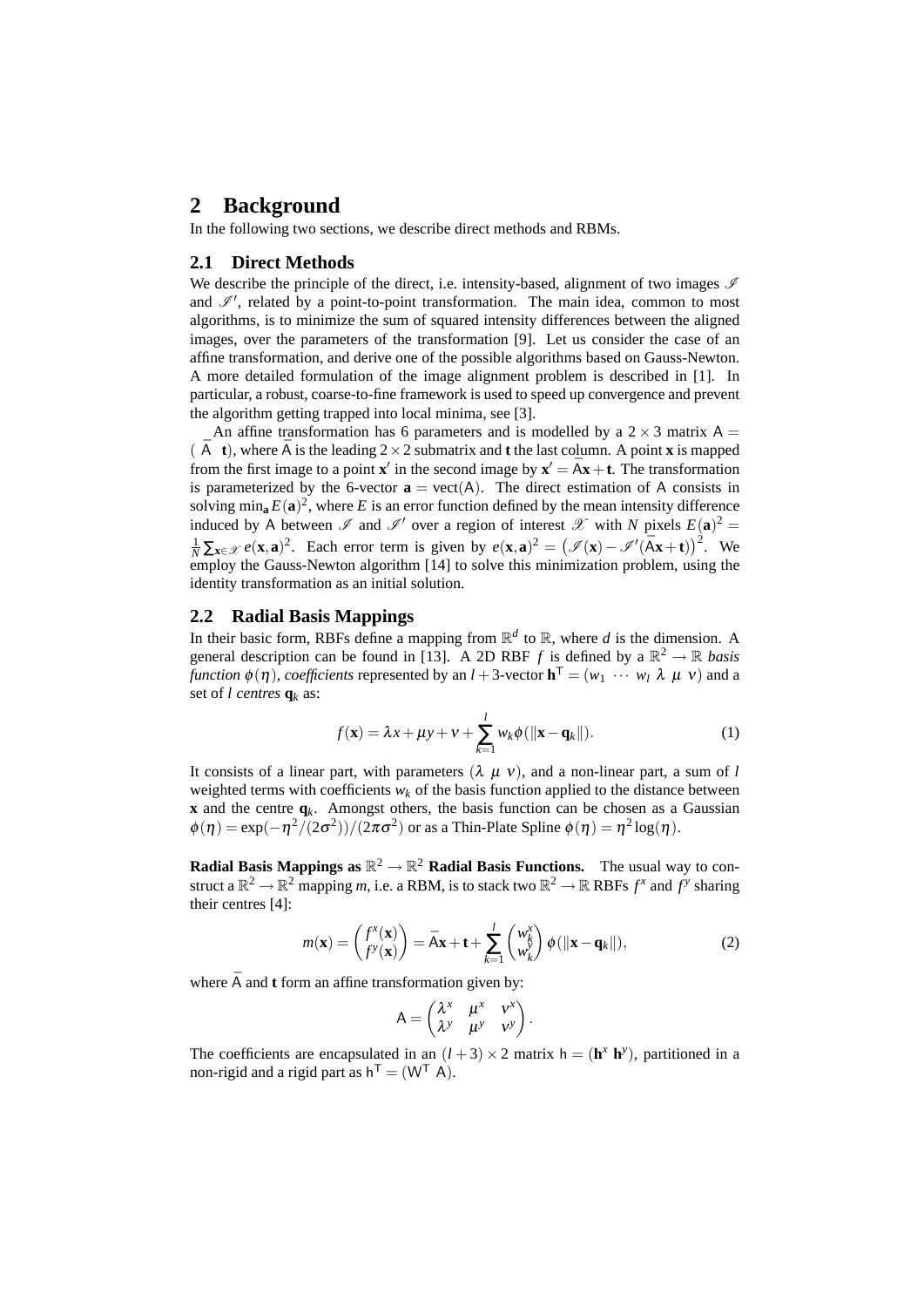**Computation from point correspondences.** RBMs are often used to create dense smooth transformations interpolating point correspondences  $\mathbf{n}_j \leftrightarrow \mathbf{n}'_j$  between two images. Points  $n_j$  are used as the centres of the transformation. By writing the interpolating conditions  $\mathbf{n}'_j = m(\mathbf{n}_j)$  using equation (2), one obtains:

$$
\mathbf{n}'_j = \bar{\mathsf{A}}\mathbf{n}_j + \mathbf{t} + \sum_{k=1}^l \begin{pmatrix} w_k^{\mathsf{x}} \\ w_k^{\mathsf{y}} \end{pmatrix} \phi(\|\mathbf{n}_j - \mathbf{n}_k\|),
$$

which can be rewritten as a linear system  $Ch = D$ , see [2, 4].

**The side conditions.** The last three equations of the linear system  $Ch = D$  are the 'side conditions'. They ensure that the computed transformation has square integrable second derivatives, i.e. that it smoothly behaves outside the region of interest  $\mathscr{X}$ . The side conditions are expressed between the coefficients  $\mathbf{w}^x$  and  $\mathbf{w}^y$  and the centres  $\mathbf{n}_j$  as  $\sum_{k=1}^{l} w_k = \sum_{k=1}^{l} w_k n_{k,1} = \sum_{k=1}^{l} w_k n_{k,2} = 0$ , or, defining the *r*-th row of matrix P as  $(\mathbf{n}_r^T 1)$ , in matrix form:

$$
P^{T}W = \mathbf{0}_{(3\times1)}.
$$
 (3)

# **3 Direct Estimation of Radial Basis Mappings**

We describe our approach for estimating a RBM by using a direct method.

#### **3.1 Outline of the Approach**

Constructing a direct method for estimating a RBM raises specific concerns since the number of centres *l*, as well as the centres  $q_k$  themselves and the coefficients h of the transformation have to be estimated. More formally, we formulate the problem as:

$$
\min_{l,\alpha} E(\alpha)^2 \quad \text{such that } \mathsf{P}^\mathsf{T}\mathsf{W} = \mathbf{0}_{(3\times 1)},
$$

where  $\alpha$  encapsulates the set of parameters of the transformation as:

$$
\alpha^{\mathsf{T}} = (q_1^x \; q_1^y \; \ldots \; q_l^x \; q_l^y \; w_1^x \; w_1^y \; \ldots \; w_l^x \; w_l^y \; a_1 \; \ldots \; a_6).
$$

A possible approach is to use a pre-defined set of centres, e.g. on a regular grid or corner points in the first image (as in a feature-based approach). This approach is not satisfactory. If too few centres are used, the mapping may fail to capture all the deformations, and if too many centres are used, then the computational cost might be extremely high.

Our approach is built on a *dynamic centre insertion* procedure. The idea is to iteratively insert new centres, i.e. add non-rigidity to the transformation, until it becomes satisfactory. The centres are inserted based on examining the error image, to detect where the mapping fails to provide a proper registration. At each iteration, a centre is inserted, and the error is minimized. The number of centres grows until the algorithm converges.

The initial number of centres is set to 4, since if less than 4 centres are present, the corresponding coefficients are constrained to be zero by the side-conditions (3). The algorithm is summarized in table 1 and illustrated in figure 1.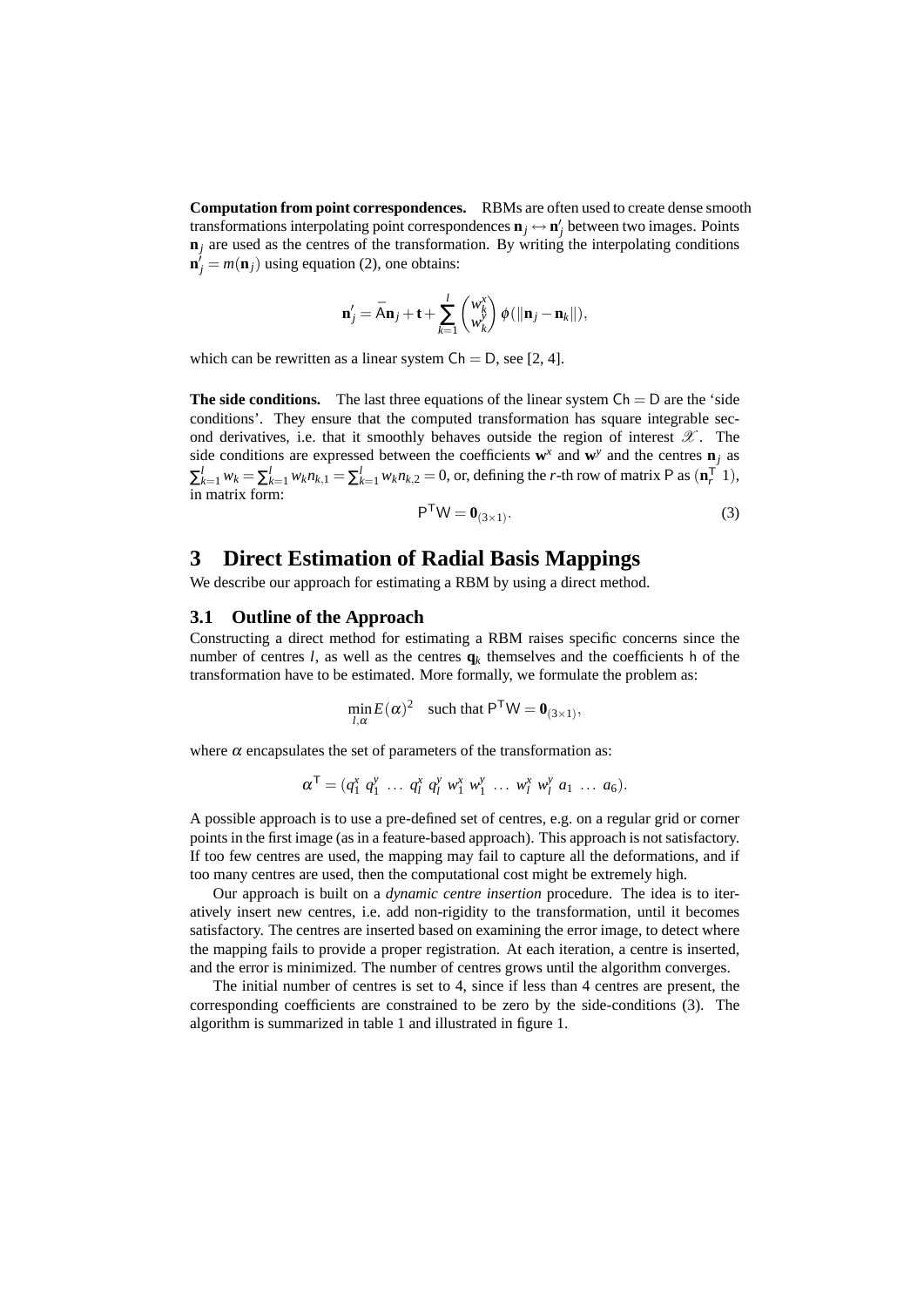- 1. *Initialization:* use algorithm of §2.1 to obtain the parameters A of an initial affine transformation. Insert 4 centres as indicated in §3.3, set  $l \leftarrow 4$  and setup  $\alpha$  accordingly.
- 2. *Transformation refinement:* (§3.2) compute the parameters  $\alpha'$  which minimize the error in intensity, starting from  $\alpha$ .
- 3. *Convergence test:* (§3.4) if  $E(\alpha) E(\alpha') < \varepsilon$  then remove the last inserted centre(s) and stop.
- 4. Parameters updating:  $\alpha \leftarrow \alpha'$ .
- 5. *Centre insertion:* (§3.3)  $l \leftarrow l + 1$ . The new centre is  $\mathbf{q}_l$ , with corresponding coefficients  $w_l^x \leftarrow 0$  and  $w_l^y \leftarrow 0$ .
- 6. *Main loop:* return to step 2.

Table 1: Direct alignment of two images  $\mathscr I$  and  $\mathscr I'$  based on estimating a RBM  $\alpha$  with *l* centres  $q_k$  and coefficients h, using the Gauss-Newton algorithm and dynamic centre insertion. The iterations terminate when the decrease in the error becomes insignificant.



Figure 1: Registration of two images of a deforming Tshirt, shown top and bottom. (from left to right) Original images, the centres of the transformation and a grid mesh illustrating the mapping.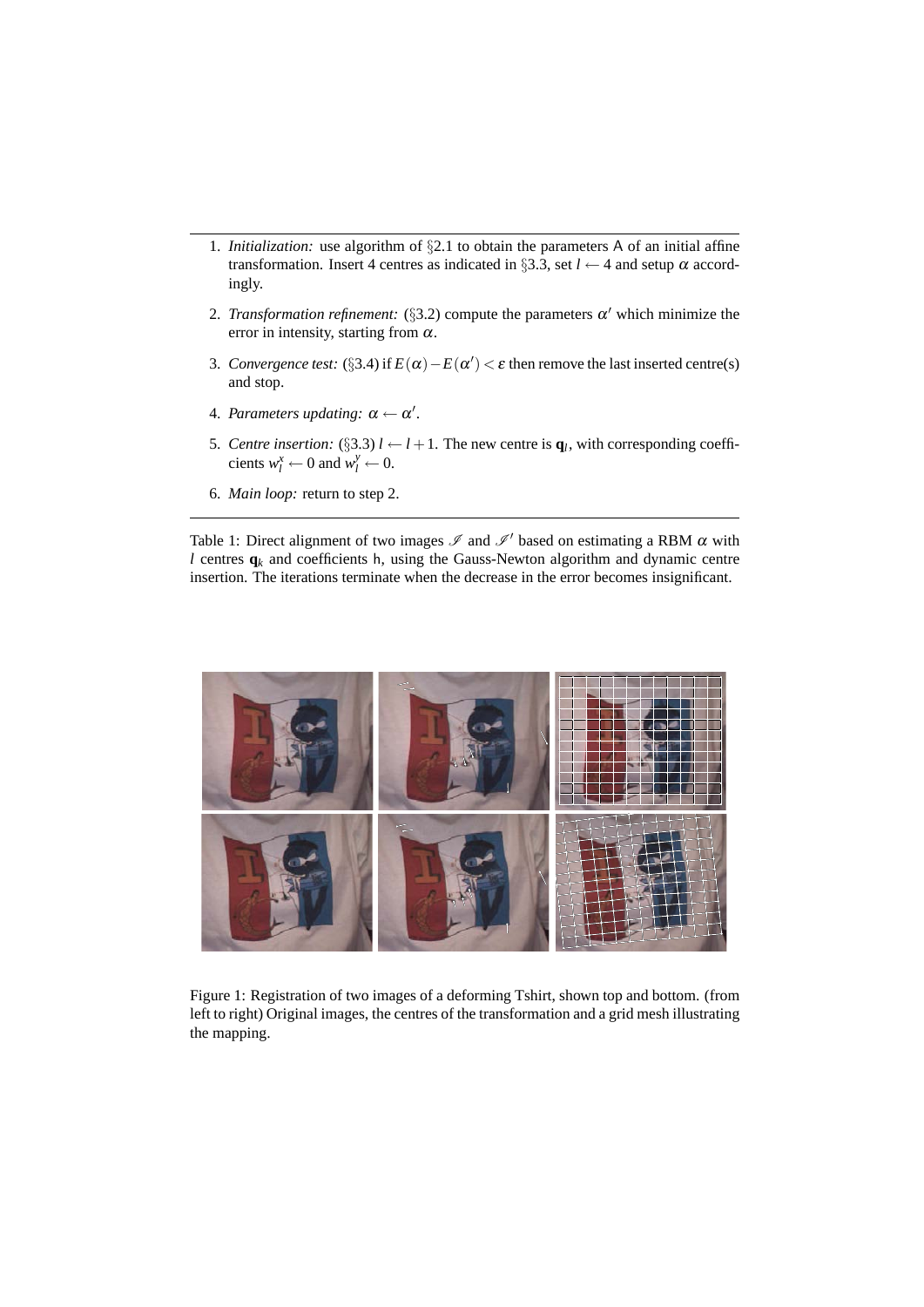#### **3.2 Refining the Transformation**

We describe the alignment algorithm given the number *l* of centres. The algorithm draws on the previously described algorithm for the direct estimation of an affine transformation, see §2.1. The problem is to solve:

$$
\min_{\alpha} E(\alpha)^2 \quad \text{such that } \mathsf{P}^\mathsf{T}\mathsf{W} = \mathbf{0}_{(3 \times 1)}.
$$

We use the Gauss-Newton algorithm. The differences with the affine transformation refinement algorithm are two-fold: the Jacobian matrix of the mapping is more complicated, and a special parameterization is used to enforce the side-conditions<sup>1</sup>.

#### **3.3 Dynamic Centre Insertion**

A centre accounts for non-rigidity in the transformation around its position. Our strategy is to insert centres until the transformation gives a satisfactory registration of the two images, by looking at the error image  $\mathscr{E}$ , i.e. the difference between the first image, and the warped second image.

We proceed as follows. First, we compute a blurred version  $\hat{I}$  of the first image  $I$ using a Gaussian kernel. Second, using the current transformation, we warp the second image  $\mathscr{I}'$  as  $\hat{\mathscr{I}}'$ , and blur using the same Gaussian kernel. Blurring the images before computing their difference is important to get rid of effects such as the partial pixel effect. The error image  $\mathscr E$  (the absolute difference between  $\hat{\mathscr I}$  and  $\hat{\mathscr I}'$ ) indicates the regions where the registration is not satisfactory. One may simply insert the new centre where  $\mathscr E$  attains a maximum. We perform an integration step by convolving with a Gaussian kernel, before looking for the maximum, to emphasize the regions where the registration is not satisfactory.

#### **3.4 A Stopping Criterion**

Inserting a centre increases the number of degrees of freedom of the transformation and reduce the registration error. One strategy to stop the iterations would be to penalize the registration error by the number of degrees of freedom, and stop the algorithm when the minimum of this function is reached, similar to a nested model selection algorithm, e.g. [16]. Another strategy is based on the fact that when the 'best' number of centres is reached, inserting a new centre will only produce a slight decrease in the error, proportional to the noise level and quantization / warping error. Thresholding the difference between two consecutive errors is consequently used as a stopping criterion.

# **4 Registering Multiple Images**

The goal in this section is to exploit the two-image registration algorithm proposed above, to register a sequence of images. More precisely, we aim at computing the transformation between a reference image of the sequence and all other images. Without loss of generality, we choose the first image as the reference one. Denoting  $f_{i_1 i_2}$  the transformation between image  $i_1$  and image  $i_2$ , our goal is to compute  $f_{1i}$ ,  $i = 2,...,n$ .

We perform sequential processing: we first compute  $f_{12}$  starting from an identity transformation. Then, we compute  $f_{13}$  starting from  $f_{12}$  and so on.

One problem with this approach is that throughout the sequence, shadows might appear or disappear, meaning that the appearance of the surface might change. To overcome

<sup>&</sup>lt;sup>1</sup>We use a QR decomposition-based subspace projection, as described in e.g. [7,  $\S 12.1.4$ ].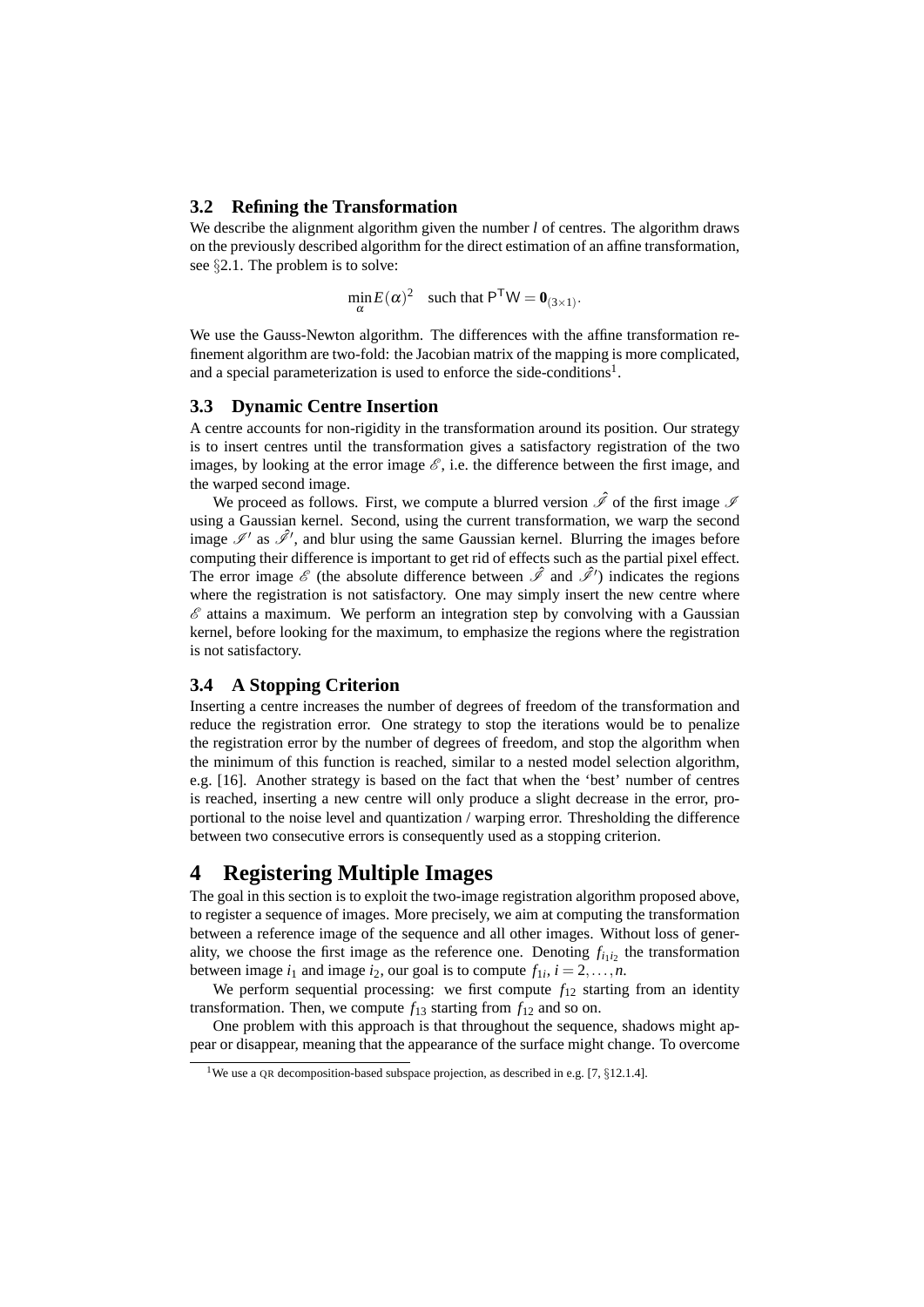this problem, we investigated two approaches. The first approach consists in updating the appearance of the reference frame while registering the frames. After having computed  $f_{12}$ , we use it to align  $\mathcal{I}_2$  with the reference frame. This aligned image is called  $\mathcal{I}_{21}$ , and is used as an updated reference frame when computing  $f_{13}$  as the transformation between  $\mathcal{I}_{21}$  and  $\mathcal{I}_3$ . Of course, this approach gets rid of appearance variations, but might drift since registration errors are accumulated through the process.

The second approach we propose is to apply a shadow mask. This mask is computed as the residual error image between the reference image  $\mathscr{I}_1$  and  $\mathscr{I}_{21}$ . It is then applied to the reference image before registering it with  $\mathcal{I}_3$ . As in the previous approach, this gets rid of appearance variations, but might drift through the sequence. We have found however, that this approach is less likely to drift. This is due to the fact that only the shadow mask is updated, and not the reference frame itself.

# **5 Experimental Results**

This section reports experimental results on simulated and real data.

#### **5.1 Simulated Data**

The goal of these experiments is to validate the algorithm and determinate conditions under which it converges. Starting from a first image, we generate a second image, that will be used in the algorithm. The second image is generated as illustrated on figure 2. First, a rigid transformation is applied to the first image: three points are selected and



Figure 2: The simulation setup: the original Tshirt image, after affine transformation, after full non-rigid transformation and after having applied a global illumination change and added random noise.

randomly perturbed to define an affine transformation. The direction of the perturbation is chosen at random, while its norm  $\delta_R$  is user-defined. Second, a non-rigid transformation is applied: points on a regular grid are offset by a random perturbation as above, with norm  $\delta_{NR}$ . Third, a global illumination change is applied, as well as a random Gaussian noise with variance  $\sigma$ , on the intensity of all pixels. We perform the experiments using the Tshirt image of figure 2 and an image from the Newspaper sequence, figure 5.

The default values of these three parameters are  $\delta_R = 3$  pixels,  $\delta_{NR} = 2$  pixels and  $\sigma = 1$  (over 256 gray levels). We vary independently these parameters while measuring the residual error *E* at convergence. A residual error close to the noise level  $\sigma$  means that the algorithm successfully converged. The results are averages over 50 trials.

Figure 3 shows the results we obtained. Based on these, we can say that the convergence is independent of the rigid part  $\delta_R$ , on the 0 to 10 pixels range. However, convergence is strongly affected by the non-rigid part  $\delta_{NR}$ . It gracefully degrades until a break-point is reached, at roughly  $\delta_{NR} = 6$  pixels for the Tshirt image and  $\delta_{NR} = 4$  pixels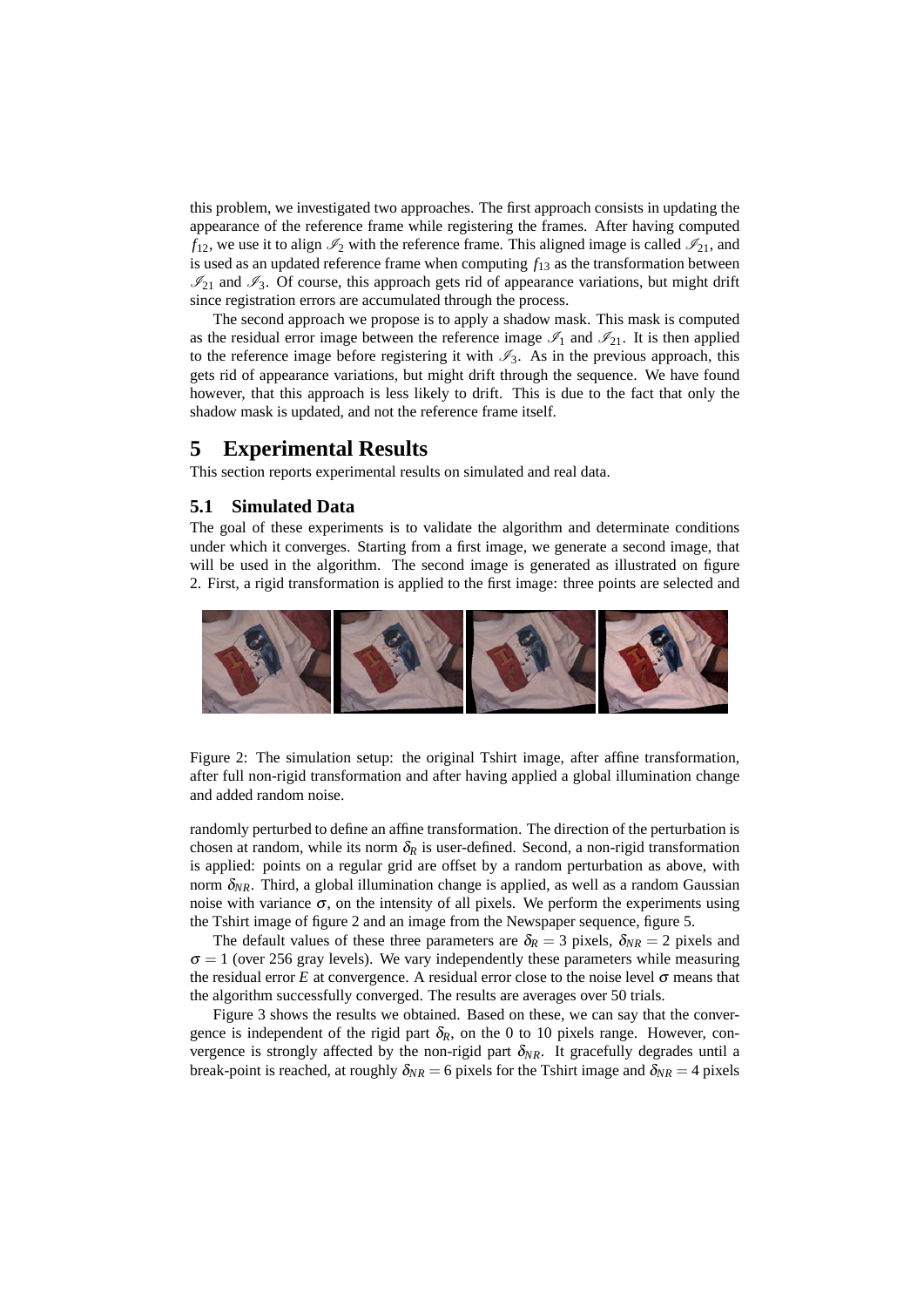

Figure 3: (left) A grid mesh illustrating the kind of simulated deformations. (right) Simulation results.

for the Newspaper image. Beyond these break-points, the algorithm does not converge to the right solution.

# **5.2 Real Data**

**Comparing grid-based and dynamic centre insertion approaches.** We compare the traditional approach based on placing the centres at the nodes of a fixed, regular grid, and our dynamic centre insertion procedure. The results for the Tshirt images shown in figure 1 are displayed on figure 4. Our approach converged after 5 centres were introduced, with an error of 13.80 over 256 gray-levels.



Figure 4: Comparison of our dynamic centre insertion and a fixed grid approach.

We observe that the fixed grid approach needs many more centres than ours to minimize the error function to a similar order of magnitude. More precisely, 16 centres are needed for the fixed grid approach to reach the same alignment.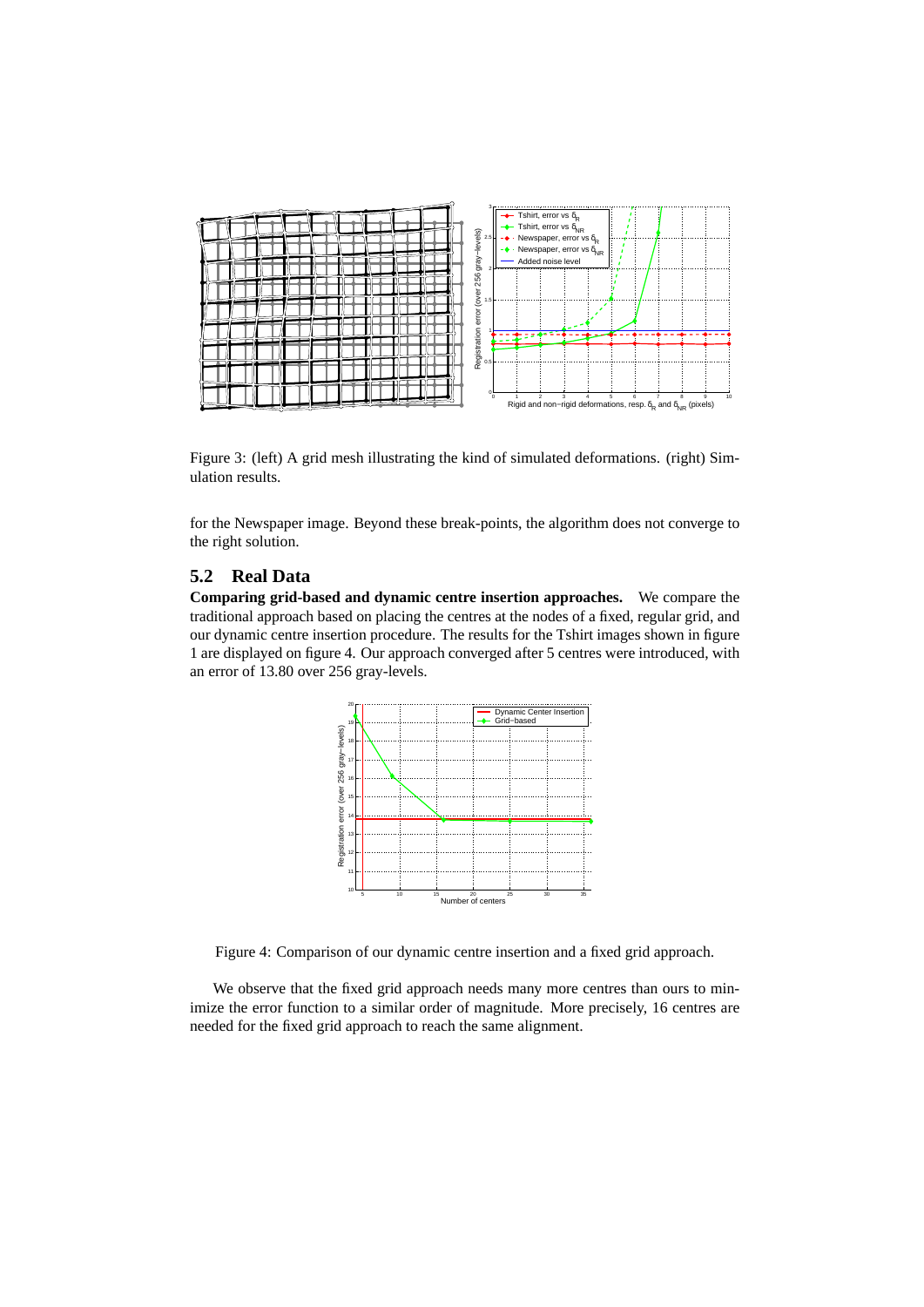**The Newspaper sequence.** We apply our algorithm to the 225-frame Newspaper sequence, shown in figure 5. This sequence was acquired by waving the newspaper, which non-rigidly deformed, in front of a hand-held digital camera. The movie shows that the surface is undergoing highly non-rigid deformations. We select a reference frame, shown on figure 5, to which all other frames are registered, using pair-wise non-rigid motion estimation, as described in §4.

Visually it is evident that the registration is good. The average intensity registration error over the sequence is 5.24 over 256 gray-levels, which is acceptable. The final column of figure 5 shows an augmented sequence: the original cartoon has been replaced by a new one. The video presentation associated with this paper clearly shows that visual deformations have been eliminated.



Figure 5: Registration results on the Newspaper sequence. (left) Original images. (middle) A mesh grid illustrating the computed mapping. (right) The cartoon on the reference image (indicated by a black frame) is replaced and mapped onto the other frames.